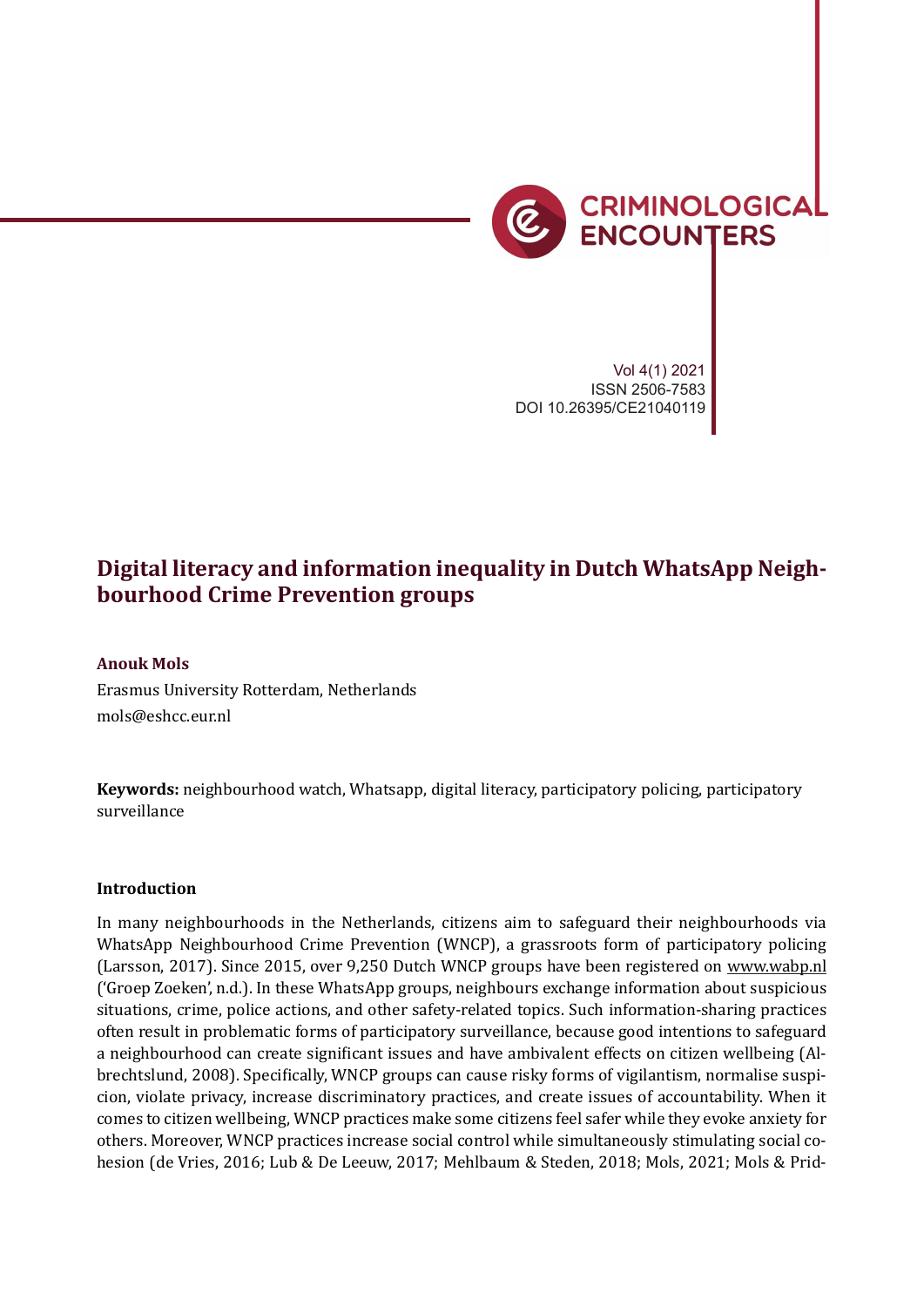more, 2019; Smeets, et al., 2019; Van der Land, et al., 2014).

WNCP groups are a citizen-initiated form of crime prevention that most often does not directly include community police of�icers. This differentiates the participatory policing in WNCP groups from top-down forms of participatory policing practice initiated by law enforcement, such as those encouraged by public vigilance campaigns (Larsen and Piché, 2010; Larsson, 2017; Reeves, 2012) or projects targeted towards engaging citizens in community policing (Ryan, 2008; Shearing, 1994). In the WNCP context, power and control are in the hands of citizens, yet there are signi�icant disparities. This essay, informed by two related research projects (including interviews and focus groups with twenty WNCP moderators, fifteen participants, and five police officers), argues that WNCP practices reinforce a problematic power imbalance in Dutch neighbourhoods. Differences in digital literacy and information inequalities in�luence WNCP group dynamics and participation.

# **Digital literacy**

"And behind us, many elderly people live there…So we [WNCP moderators] went by their houses but then it became clear that from, I believe, 26 houses, only two of them had WhatsApp." (quote from interview with Klara, moderator of a WNCP group)

Klara moderates a WNCP group that covers multiple streets in a suburban neighbourhood, and actively tries to include these neighbours. However, as her quote illustrates, one of the streets has a limited number of people able to join the WNCP group because the others do not have smartphones or do not use WhatsApp. Her case touches upon a critical issue that comes up time and time again in WNCP groups. At the very least, an informational imbalance emerges in neighbourhoods in which many citizens participate in WNCP groups but others are left out; these others are actively monitored by their neighbours but cannot take part in or react to surveillance practices to which they are subject. Furthermore, even within WNCP groups different levels of digital literacy create power inequalities. Not all participants are avid WhatsApp users, and many are unaware of what others can see about them. For instance, people can open information about a message sent in a group conversation to check who has received and read the message (activated by swiping left or by selecting the message). This allows neighbours to see whether others have read their messages, and to hold these others accountable for not responding or acting. When it comes to preventing criminal activities, this knowledge poses questions about when neighbours are (unknowingly) seen as being responsible for action and when they can be held accountable for failing to act on concerning activities.

# **Information inequality**

"I'm part of 17 WNCP groups, and that's also two groups in the nearby village, because when something happens there, I can see that, then I'll think.. Yes, for example, in [village name] there was a robbery, and the robbers �led towards our village. So they [WNCP participants] posted that and I saw it! So I posted it in our group." (quote from interview with Ron, moderator of multiple WNCP groups)

Self-appointed WNCP moderators determine who can control what information. Ron manages and participates in an (exceptionally) large number of WNCP groups, and he makes decisions about which information is shared where and with whom. Moreover, his WNCP network also includes a separate group made up of community police of�icers and local WNCP moderators (appointed by Ron). Ron has

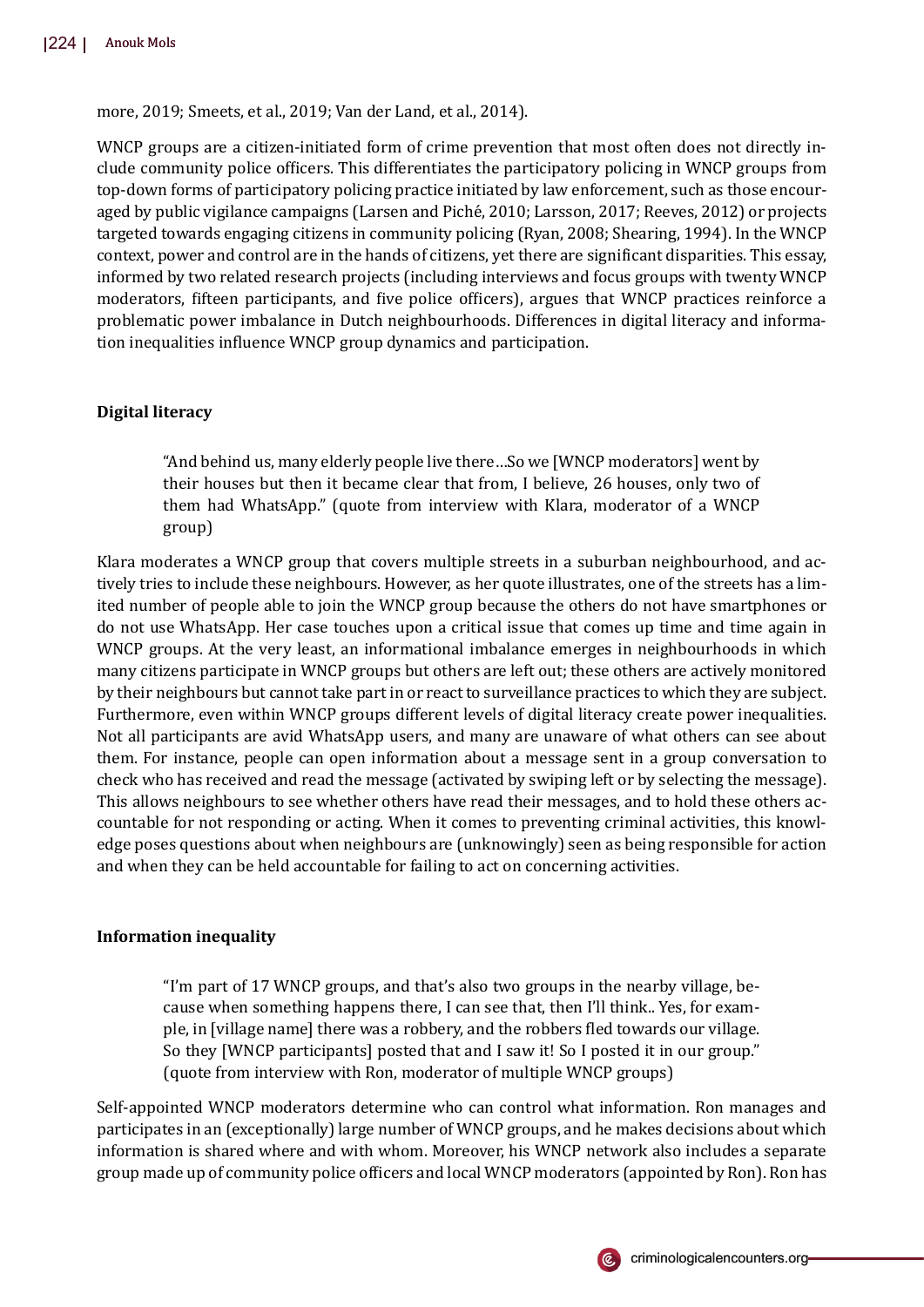control over all the information and over the connections to community police officers and other WNCP groups, whereas the WNCP participants can only access what is shared in their specific WhatsApp group. Information inequality arises in many WNCP groups because participants are often unaware of the complexities of the networks of which they form part, and, in some cases, even of police involvement in these networks. Police are involved in some WNCP groups: as an illustration from the author's research into 21 groups, ten of the groups are not in direct contact with law enforcement (some do not want a direct connection, while for others the community police service refuses involvement). In three groups, a community police officer participates in the WhatsApp group. In the remaining eight groups, police of�icers are indirectly involved through, for example, separate WhatsApp groups or one-to-one conversations with moderators. While WNCP group conversations are transparent, the underlying networks are not, enforcing a problematic power imbalance that provides some community members with more control and connections than others. Thus, the lack of transparency about WNCP involvement and WNCP network structures makes the scope of surveillance practices ambiguous and violates the privacy of WNCP members who are unaware of the underlying networks.

### **Concluding remarks**

Differences in digital literacy and information inequality lead to power imbalances in Dutch neighbourhoods connected via WNCP. Citizens, community police, and municipalities need to be aware that WNCP practices produce an arrangement of relationships within a neighbourhood context that is characterised by unequal power structures and opaque information-sharing processes. These issues can be (partially) overcome by educating citizens about safe and privacy-preserving surveillance practices, by actively involving and informing non-participants (e.g. by distributing leaflets about the WNCP group in the neighbourhood or by actively reaching out to neighbours who are not part of the group), and by demanding more transparency from the WNCP moderators. Moderators need to communicate to (prospective) participants about the information they share and who has access to it, they need to be transparent about the other actors involved in the group, they need to educate participants about WhatsApp features, and they need to lay out clear ground rules and unequivocal guidelines for using WNCP. It is notable that many WNCP groups make use of the ground rules presented on www.wabp.nl, which instruct participants first and foremost to be aware of and notice suspicious situations (in Dutch: *signaleren*), then to alert the police �irst if there is a suspicious situation (*alarmeren*), then to inform the WNCP network via WhatsApp (*app*), and �inally to react (*reageren*) ('Huisregels', n.d.). However, research shows that these guidelines are often not adhered to. WNCP participants do not contact the police and act in accordance with police instructions, but instead act and communicate with their WNCP network before they may decide to involve law enforcement (Mols and Pridmore, 2019). Therefore, the guidelines need to be amended or replaced in anticipation of citizens' urge to act directly.

Finally, the concerns over power and information inequality and a lack of transparency in WNCP practices touch upon wider issues of control and transparency in participatory policing practices. Within public participatory policing campaigns, law enforcers control the distribution of information and often fail to educate citizens on appropriate forms of participation, potentially leading to citizens unknowingly being monitored and reported via social media (e.g. Marx, 2013; Reeves, 2012). Increasingly, citizens across the world are taking up or participating in law enforcement activities. Researchers, governments, and law enforcers need to take active roles in preventing the problematic forms of power imbalance and information inequality that are reinforced by these activities.

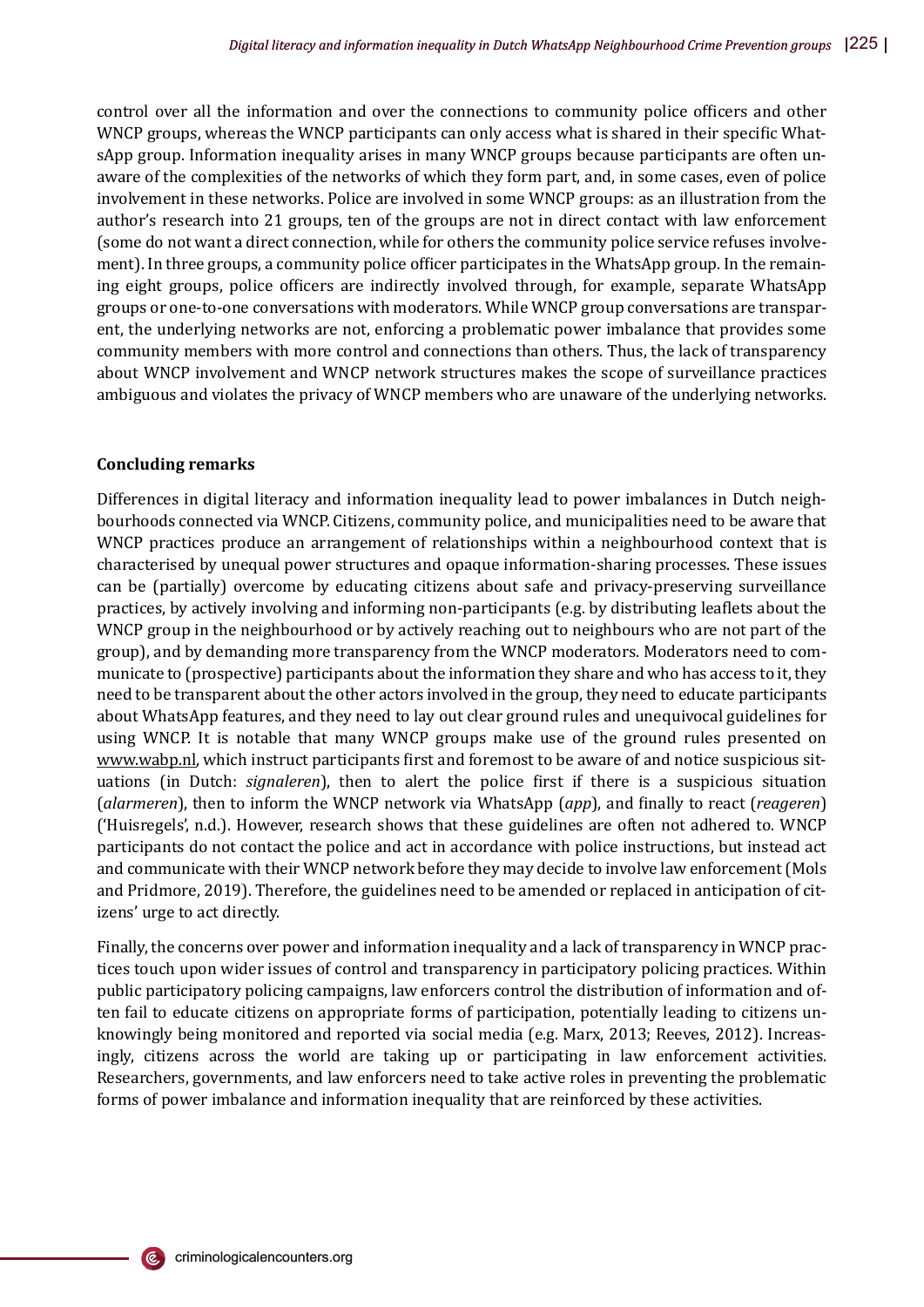# **References**

- Albrechtslund, A. (2008). Online social networking as participatory surveillance. *First Monday*, *13*(3). https://�irstmonday.org/ojs/index.php/fm/article/view/2142
- De Vries, A. (2016, February 1). BuurtWhatsApp: Goed beheer is complex [Neighbourhood WhatsApp: Good management is complex]. *Social Media DNA*. http://socialmediadna.nl/buurtwhatsappgoed-beheer-is-complex/
- Groep Zoeken [Search Group]. (n.d.). *WhatsApp BuurtPreventie*. Retrieved 26 November 2020 from https://www.wabp.nl/landingspagina/groep-zoeken/
- Huisregels [House rules]. (n.d.). *WhatsApp BuurtPreventie.* Retrieved 26 November 2020, from https:/ /www.wabp.nl/wat-is-wabp-whatsapp-buurtpreventie/huisregels/
- Larsen, M., & Piché, J. (2010). Public vigilance campaigns and participatory surveillance after 11 September 2001. In S. P. Hier & J. Greenberg (Eds.), *Surveillance: Power, problems, and politics* (pp. 187–202). UBC Press.
- Larsson, S. (2017). A first line of defence? Vigilant surveillance, participatory policing, and the reporting of 'suspicious' activity. *Surveillance & Society*, *15*(1), 94–107. https://doi.org/10.24908/ ss.v15i1.5342
- Lub, V., & De Leeuw, T. (2017). Perceptions of neighbourhood safety and policy response: A qualitative approach. *European Journal on Criminal Policy and Research*, *23*(3), 425–440. https://doiorg.eur.idm.oclc.org/10.1007/s10610-016-9331-0
- Marx, G. T. (2013). The Public as partner? Technology can make us auxiliaries as well as vigilantes. *IEEE Security & Privacy*, *11*(5), 56–61. https://doi.org/10.1109/MSP.2013.126
- Mehlbaum, S. L., & Steden, R. van. (2018). *Doe-het-zelf surveillance: Een onderzoek naar de werking en effecten van WhatsApp-buurtgroepen* [Do-it-yourself surveillance: An investigation into the functioning and effects of WhatsApp neighbourhood groups]. SDU. https://research.vu.nl/en/ publications/doe-het-zelf-surveillance-een-onderzoek-naar-de-werking-en-effect
- Mols, A. (2021). Citizen Participation in Community Surveillance: Mapping the Dynamics of WhatsApp Neighbourhood Crime Prevention Practices. In H. Rahman (Ed.), *Human-Computer Interaction and Technology Integration in Modern Society* (pp. 157–176). https://doi.org/ 10.4018/978-1-7998-5849-2.ch007
- Mols, A., & Pridmore, J. (2019). When Citizens Are "Actually Doing Police Work": The Blurring of Boundaries in WhatsApp Neighbourhood Crime Prevention Groups in The Netherlands. *Surveillance & Society, 17*(3/4), 272–287. https://doi.org/10.24908/ss.v17i3/4.8664
- Reeves, J. (2012). If you see something, say something: Lateral surveillance and the uses of responsibility. *Surveillance & Society 10*(3/4), 235–248. https://doi.org/10.24908/ss.v10i3/4.4209
- Ryan, B. J. (2008). Northern Ireland's district policing partnerships and the participatory ideals. *Irish Political Studies, 23*(3), 341–361. https://doi.org/10.1080/07907180802246677
- Shearing, C. (1994). Participatory policing: Modalities in lay participation. *Imbizo, 1*(2), 5–10. https:/ /papers-ssrn-com.eur.idm.oclc.org/sol3/papers.cfm?abstract\_id=2832112
- Smeets, M. E., Schram, K., Elzinga, A., & Zoutendijk, J. (2019). *Alerte burgers, meer veiligheid?: De werking van digitale buurtpreventie in Rotterdam* [Alert citizens, more safety?: The functioning of

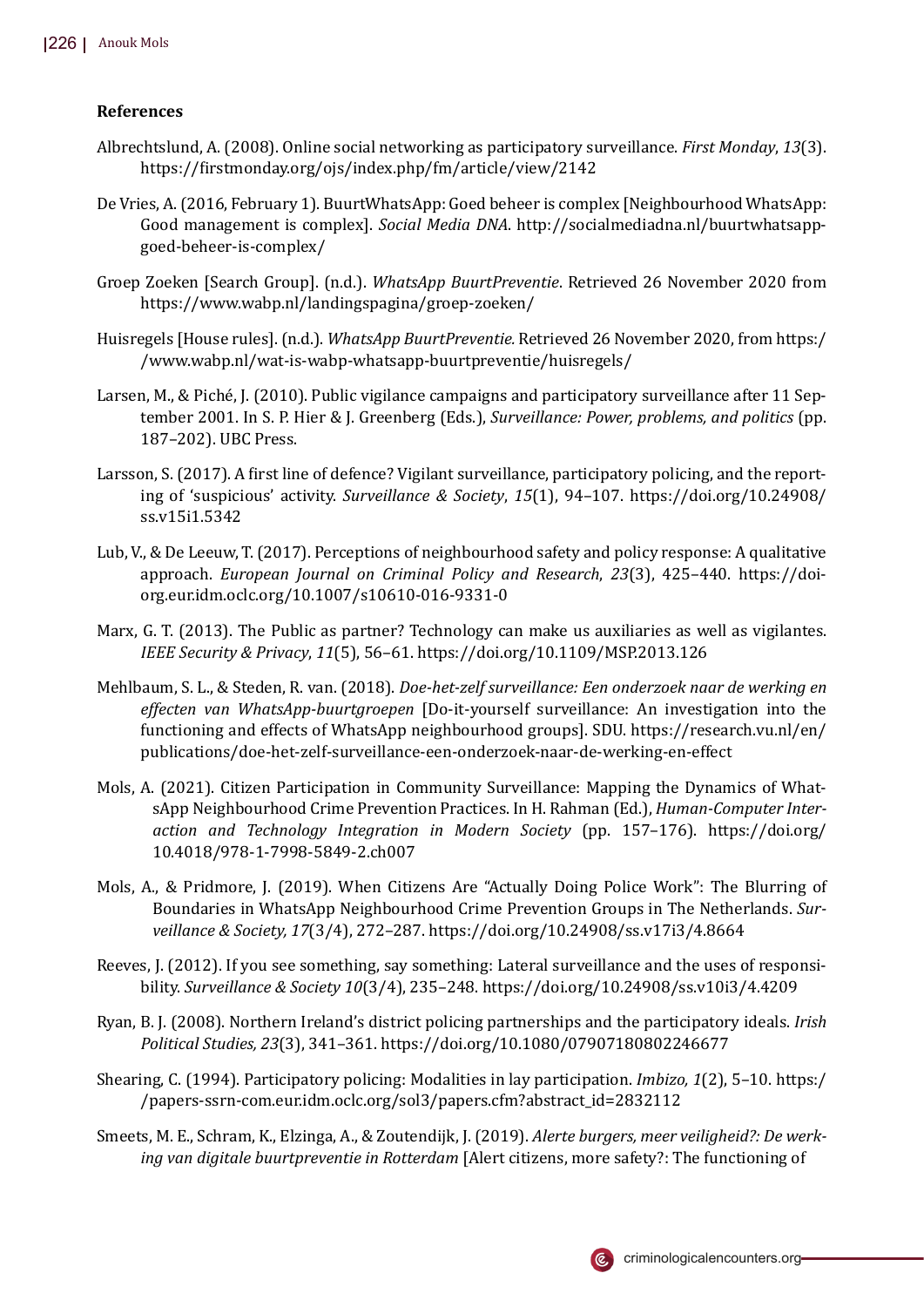neighbourhood watch in Rotterdam]. InHolland. https://www.inholland.nl/onderzoek/publicaties/alerte-burgers-meer-veiligheid

Van der Land, M., van Stokkom, B., & Boutellier, H. (2014). *Burgers in veiligheid: Een inventarisatie van burgerparticipatie op het domein van de sociale veiligheid* [Citizens in safety: An inventory of citizen participation in the field of social safety]. Vrije Universiteit. https://www.publicspaceinfo.nl/media/bibliotheek/None/LANDSTOKKO 2014 0001.pdf